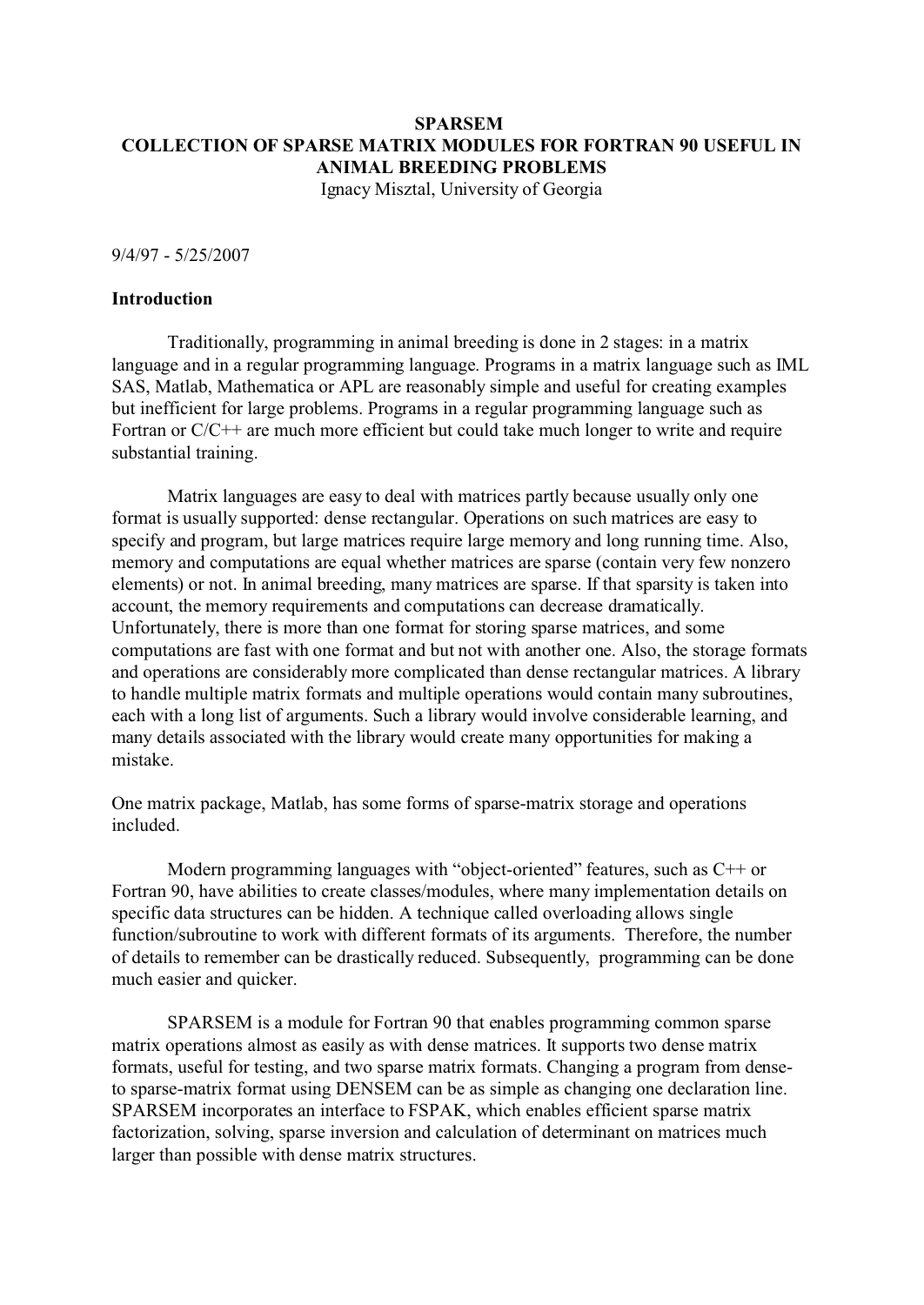## **Matrix formats**

Four matrix formats are available.

DENSEM - dense square matrix.

DENSE\_SYMM -dense symmetric upper-stored.

It has approximately only half memory requirements of the dense square matrix.

SPARSE\_HASHM - sparse triple accessed by hash algorithm. This is a very efficient format for set-up and for iterative-solving of sparse matrices.

SPARSE\_IJA - Sparse IJA.

This is a memory-efficient format for sparse matrices used by sparse matrix packages. Format IJA cannot easily be set up directly but can be derived by conversion from the hash format.

For more information on all these formats see Duff et al, George and Liu, or my class notes.

A popular format that is not included here is linked list. That format is reasonably efficient for creating and computing with sparse matrices if the number of nonzero elements per row is not too high and the matrix is not too large. However, the combination of hash plus ija is generally more efficient.

## **Matrix operations**

The following subroutines/functions are supported. All real scalars and vectors are single precision unless indicated otherwise.

| Operation             | <b>Description</b>                                             | <b>Comments</b>                                                                                                     |
|-----------------------|----------------------------------------------------------------|---------------------------------------------------------------------------------------------------------------------|
| call $init(x)$        | Initialize x                                                   | Required by standard but usually not<br>necessary because on most systems<br>pointers are initialized automatically |
| call zerom $(x,n)$    | Allocate storage for<br>$x$ as an $n^*n$ matrix<br>and zero it | If x was set before, it is reallocated                                                                              |
| call $reset(x)$       | Deallocates storage                                            |                                                                                                                     |
| call $addm(a,i,j,x)$  | Add to matrix:<br>$x(i,j)=x(i,j)+a$                            | Does not work on SPARSE IJA                                                                                         |
| call setm $(a,i,j,x)$ | sets element of<br>matrix:<br>$x(i,j)=a$                       | Does not work on SPARSE IJA                                                                                         |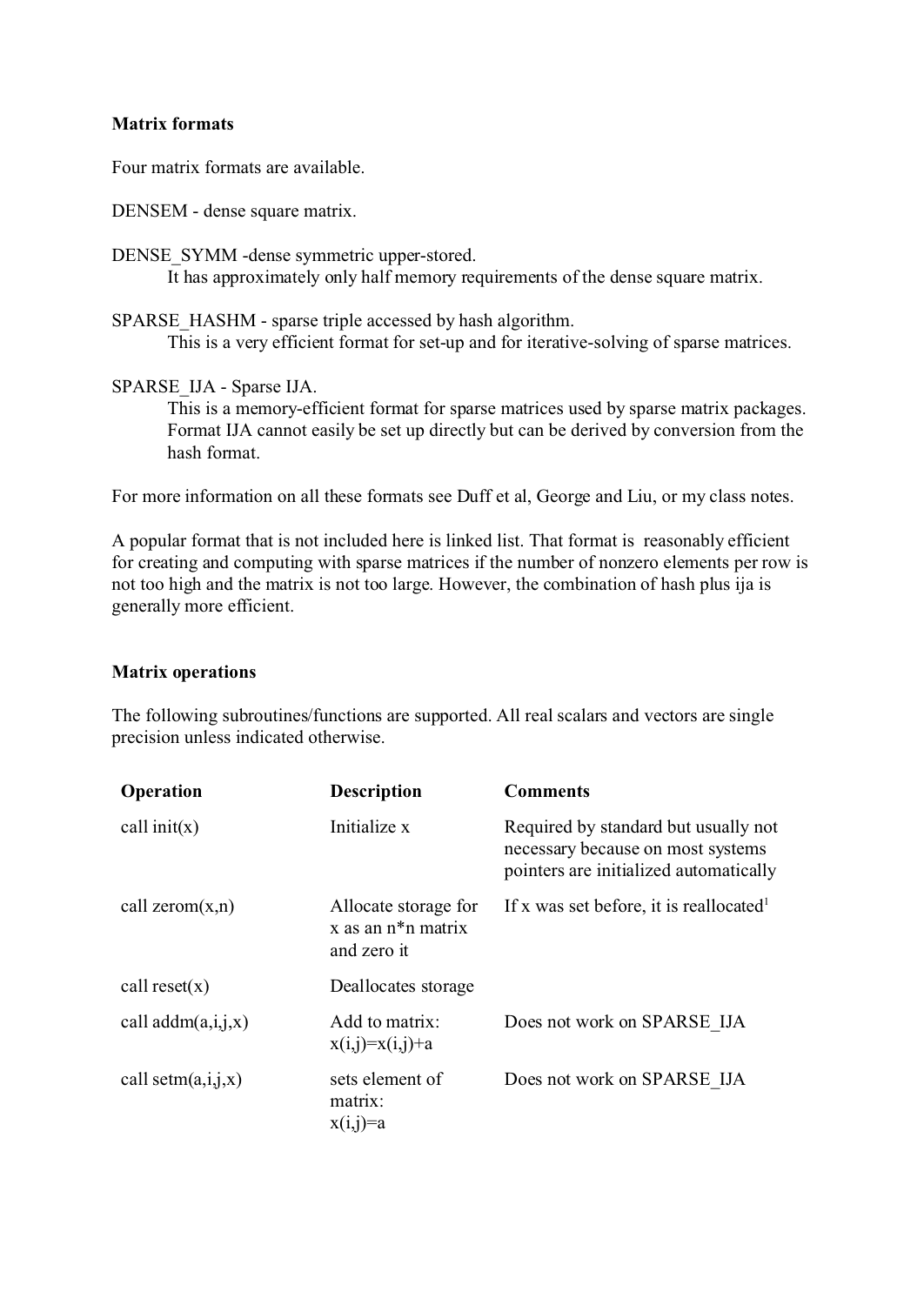| $y = getm(i,j,x)$                                        | find element of<br>matrix:<br>$y=x(i,j)$       | real(4) function; returns lower-diagonal<br>elements of upper-stored matrix                                                                                                                   |  |
|----------------------------------------------------------|------------------------------------------------|-----------------------------------------------------------------------------------------------------------------------------------------------------------------------------------------------|--|
| $x=y$                                                    | Conversion between<br>formats                  | Conversion from sparse to dense formats<br>may require too much storage                                                                                                                       |  |
| call $\text{primitive}(x)$                               | Prints x as square<br>matrix                   | $print(x, 'internal')$ prints sparse matrices in<br>internal format                                                                                                                           |  |
| call solve iterm $(x, rs, sol)$                          | Solves: x sol=rs<br>iteratively by SOR         |                                                                                                                                                                                               |  |
| call default iter<br>(conv, maxround, relax,<br>zerosol) | Changes default<br>iteration parameters        | All parameters are optional; default values<br>are: conv(ergence criterion)=1e-10, max<br>round(s)=1000, relax(ation factor)=1.0,<br>$zerosol$ (utions ar beginning of iteration) =<br>.true. |  |
| $x = block(y, i1, i2, j1, j2)$                           | Selects block from<br>y:<br>$x=y(i1:i1,j1:j2)$ | does not work on dense_symm format;<br>may not work with unsymmetric blocks<br>from symmetric matrices.                                                                                       |  |
| $q = \text{quadrf}(u, x, v)$                             | $q = u'Xv$                                     | real(8) function; does not work on<br>dense symm format                                                                                                                                       |  |
| $tr=trace(x,y)$                                          | Self explanatory                               | real $(8)$ function; x and y must be in same<br>formats; works on densem and sparse_ija<br>formats only;                                                                                      |  |
| $tr=traceblock(x,y,i1,i2,j1,$<br>j2)                     | $tr=trace(xy(i1:i2,j1:j$<br>2))                | Works as a block-trace combination;<br>produces correct results when blocks of y<br>are nonsymmetric.                                                                                         |  |

<sup>1</sup> The hash matrix is allocated for a default number of *elements*. If the default is too small, the hash matrix is enlarged automatically. To change the default  $p$  elements, use call zerom $(x, n, p)$ . One matrix element in hash format takes 12 bytes, and for efficient operation there should be at least 10% more nonzero elements available than used.

## *Future work: x=solve\_iterm(x,rs),x=zerom(n)*

All operations assume that the densem type is general while all the other types are upperstored.

Operations tr, quadf work with both upper- and full-stored matrices but the block operation works literally, i.e., selecting a lower block would return an empty matrix and selecting an upper block would return only an upper-stored matrix. This could be a source of incompatibility between densem and other formats that use the block operation without taking its limitations into consideration. Potential problems can be noticed in examples by printing matrices of interest.

### **Storage type**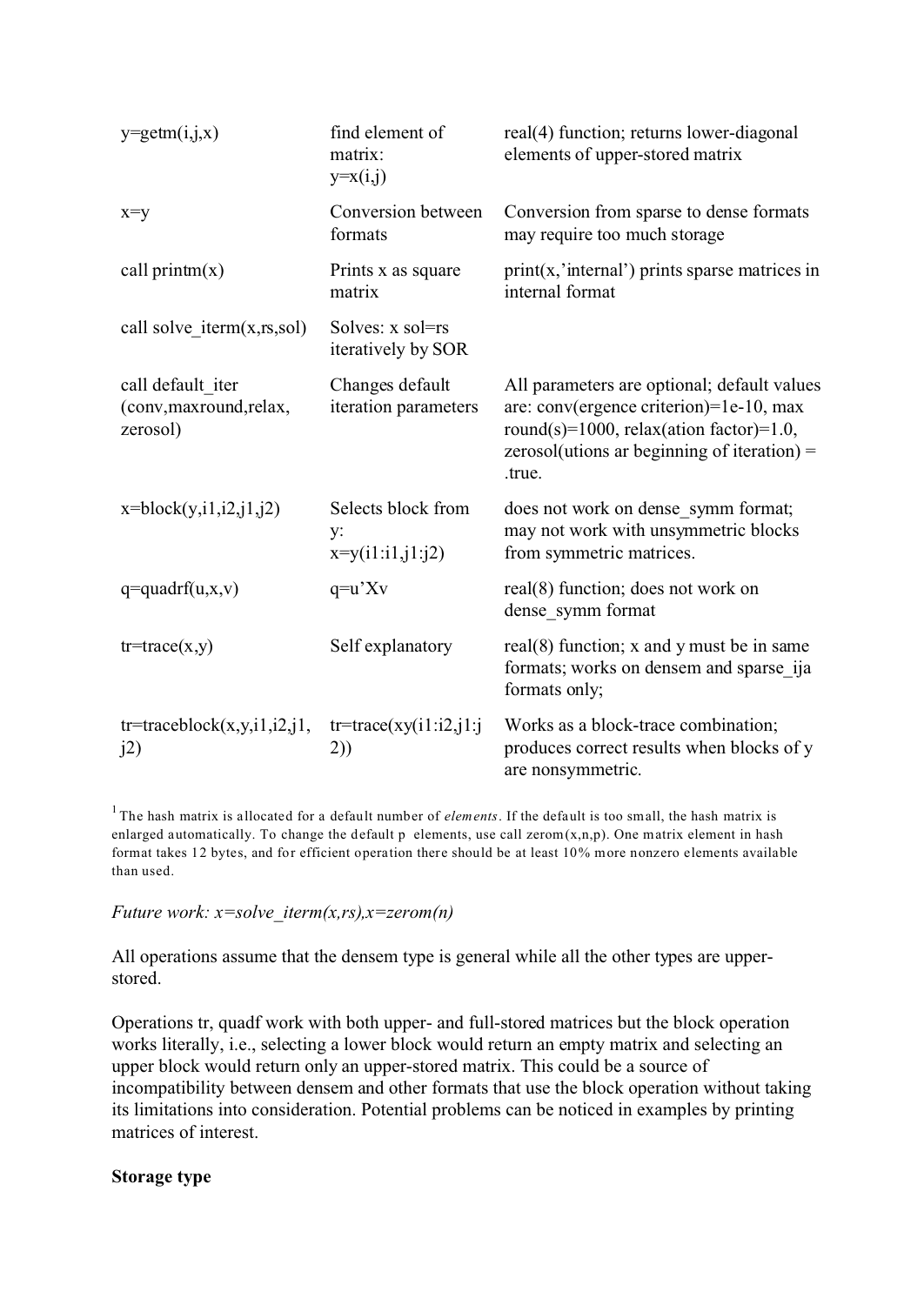Matrices in the hash or ija format are half-stored by default. To change the storage type to full, add the option 'f' to the addm subroutine:

call  $addm(a,i,j,x,'f')$ The subsequent conversion to the ija format will also be full-stored. For conversion from half-stored hash matrix to full-stored ija, please see a documentation for the GIBBS module.

The printing and other functions/subroutines have been designed for half-stored hash and ija matrices. Results may not be correct with full-stored matrices.

# **Numerical accuracy**

Module KINDS defines precision r4 to be equivalent to real<sup>\*4</sup>, and r8 to be equivalent to r8. Precision rh can be set up to r4 or r8 dependent on whether memory or precision is more important.

Formats DENSEM, DENSE\_SYMM, and SPARSE\_IJA use precision r8. Format SPARSE\_HASHM uses precision rh. Whenever the precision of numbers in SPARSEM functions/subroutines is not specified, it is of type rh. Setting rh to r4 is useful when memory usuage needs to be reduced, e.g., for large BLUP programs. Setting rh to r8 is necessary when numerical accuracy is important, e.g., in variance component programs, and is usually a safer choice.

## **Diagnostics**

Printing of some diagnostic messages depends on the value of an integer variable sparsem msg. The value of 3 means maximum diagnostic messages while the value of 0 means no diagnostic messages. The default is 2. This variable can be set in any part of the application program using the module SPARSEM.

# **FSPAK90**

FSPAK is a sparse matrix package written in F77 that performs operations on sparse matrices in format SPARSE\_IJA. Operations include solving a system of linear equations by factorization, calculating a (log)determinant or finding a sparse inverse of a matrix. A sparse inverse is such a matrix that contains inverse values only for those elements that were nonzero in the original matrix. For sparse matrices, FSPAK is very efficient computationally. FSPAK90 is a F90 interface written to simplify the use of FSPAK.

A complete call to FSPAK90 is:

|       | call fspak90 (operation, ija, rs, sol, det, msglev, maxmem, rank) |             |                                                      |
|-------|-------------------------------------------------------------------|-------------|------------------------------------------------------|
| where |                                                                   |             |                                                      |
|       | $operation=$                                                      | "factorize" | - calculate sparse factorization                     |
|       |                                                                   | "invert"    | - calculate sparse inverse                           |
|       |                                                                   | "solve"     | - solve a system of equation                         |
|       |                                                                   | "reset"     | - reset the storage                                  |
|       |                                                                   | "det"       | - calculate determinant                              |
|       |                                                                   | "stat"      | - print statistics                                   |
|       |                                                                   | "m fact"    | - multiplication by Cholesky factor of the reordered |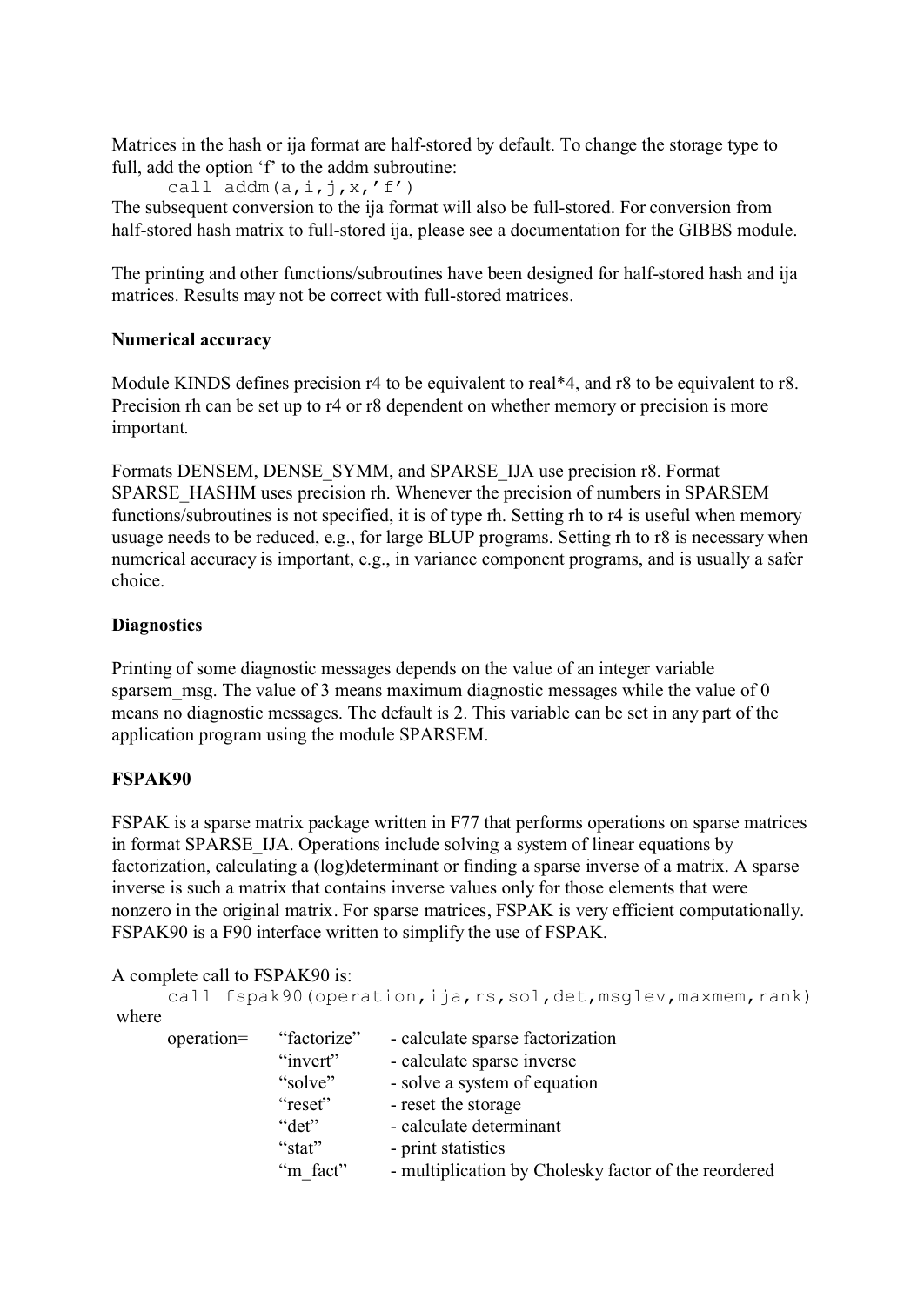matrix (if  $LL=IJA$ ; sol= $L*rs$ ) "m\_inv\_fact" - solve the system formed by the Cholesky factor of the reordered matrix (sol: L\*sol=rs)

ija = matrix in SPARSE\_IJA form  $rs = real (r4)$  or  $(r8)$  vector of right hand side,  $sol = real (r4)$  or  $(r8)$ , identical to precision of rs, vector of solutions  $det = real (r8) determinant or log-determinant$ msglev= message level from 0 (minimum) to 3 (maximum); default=0 maxmem=maximum memory available in the system; default=infinite rank=rank of matrix

All the arguments of fspak90 except "operation" and "ija" are optional except when they are needed in a specific "operation". Thus, rs and sol are needed for solving and det for "det" or "ldet".

## **Examples**

*To solve:*

call fspak90('solve',ija,rs,sol) *for both rs and sol either in single or double precision; all. preceding steps are done automatically.*

```
To solve using double precision right hand side and solutions:
      call fspak90('solve',ija,rs8=rs,sol8=sol)
To sparse invert:
      call fspak90('invert',ija)
To obtain the determinant d:
      call fspak90('det',ija,det=d)
To obtain the log determinant ld:
      call fspak90('ldet',ija,det=ld)
To obtain rank r with any operation:
      call fspak90(.....,rank=r)
To force new factorization, when the input matrix has changed:
      call fspak90('factor',ija)
To deallocate the internal memory:
      call fspak90('reset')
To limit memory to a maximum od maxmem, e.g., 20,000k, with any operation
      call fspak90 (\ldots,\ldots,\ldots,\ldots,\ldots,\ldots) maxmem=20000)
```
Note that only relevant arguments for each step need to be included in calling FSPAK90. Reordering is performed the first time when FSPAK90 is called. Subsequent factorization except after the option "reset" will reuse the ordering. Subsequent solves will reuse the factorization.

Additionally:

```
To sample y from N(0,A) where x~N(0,1)
      call fspak90('m_fact',A,rs8=x,sol8=y)
To sample y from N(0, A<sup>-1</sup>) where x \sim N(0, 1)call fspak90('m inv fact', A, rs8=x, s018=y)
```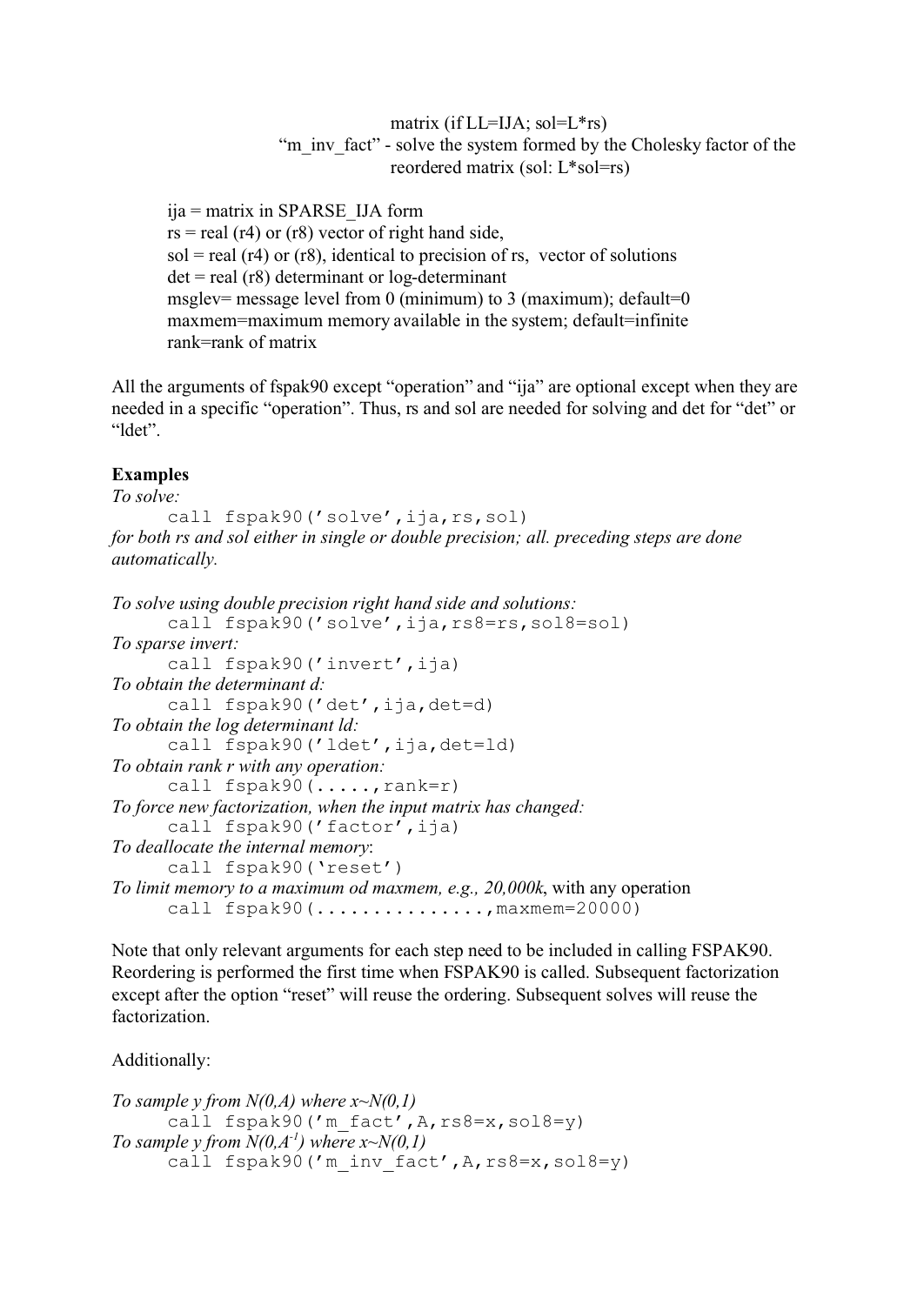For details of the last operations, see Appendix B

## **Additional subroutines and functions**

Function

*y=mult(A,x) y=mult(x,A)*

implements the matrix by vector multiplication for all matrix formats except dense\_symm, and for double precision x and y.

Subroutine *call multmatscal(A,x)* implements  $A = A^*x$  for all matrix formats except dense symm, and for double precision x.

#### **Hints on using SPARSEM**

Initially all the matrices can be implemented in DENSEM format. After the program works well with an example, convert all data structures for potentially large matrices to sparse formats and verify that same results are obtained.

## **Compiling**

Matrix types and functions subroutine are defined in module sparsem. Subroutine fspak90 is in module sparseop. Program xx.f90 can be compiled as

f90 -Maa xx.f90 aa/sparsem.a

where aa is the directory containing the modules and the library, and M is the option to include module directory.

Beginning in May, 1999, SPARSEM is part of a programming package that includes BLUPF90, REMLF90, GIBSF90 etc. Compilation for several Unix environments is automated by makefiles. To find details, read Readme and Installation files in the package distributions. To create application with SPARSEM and possibly other modules, create a subdirectory in the main directory of the package, and adapt a makefile from the existing directory, e.g., blup.

#### **Sample Programs**

#### **Dense matrix solution program**

```
program test_sparse_structures 
use sparsem; use kinds
type (densem)::x
integer,parameter ::n=5
```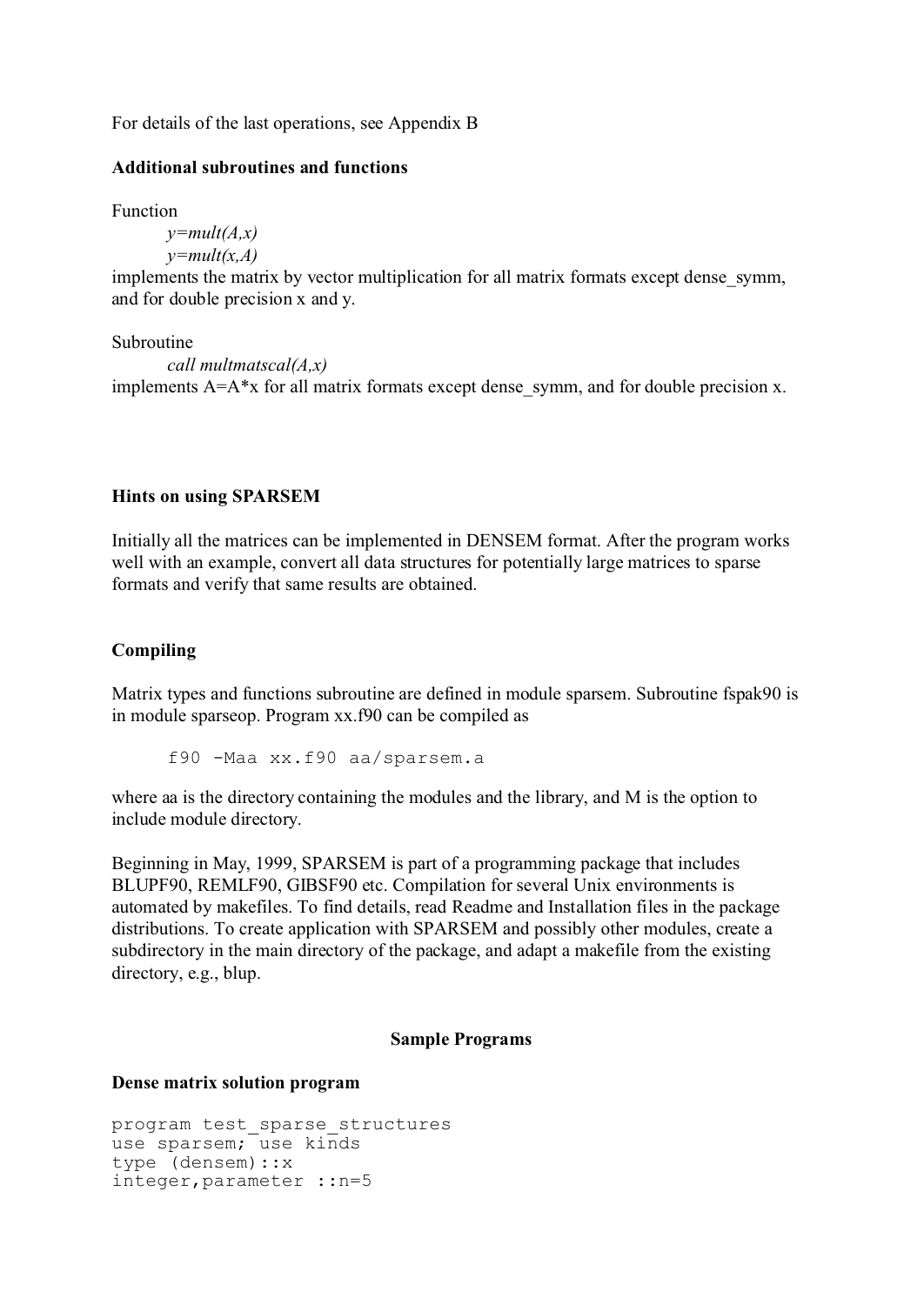```
integer :: i,j
real (rh):: rs(n),sol(n),val
call init(x) 
call zerom(x,n)
! set up a sample matrix
do i=1,n
    rs(i)=n+1-i
   val=10.0* i/icall addm(val, i, i, x) do j=i+1,n
       val=10.0*i/j
      call addm(val,i,j,x); call addm(val,j,i,x)
    enddo
enddo
print*,'rs: ',rs
print*,'matrix' ; call printm(y)
call solve iterm(y, rs, sol) ! solve iteratively
print*,'sol: ',sol
end
```
### **Triangular dense matrix iterative-solution program**

```
......
type (dense_symm)::x
.......
```
(The rest of the program remains identical)

## **Sparse hash matrix iterative-solution program**

```
......
type (sparse_hashm)::x
.......
```
#### **Sparse IJA matrix iterative-solution program**

Matrix in ija form cannot be set up directly but can be converted from hash form.

```
......
type (sparse hashm)::x
type (sparse_ija)::y
...
y=x !conversion
call reset(x) ! Optional statement to release storage
print*,'rs: ',rs
print*,'matrix' ; call printm(y)
call solve iterm(y, rs, sol)
```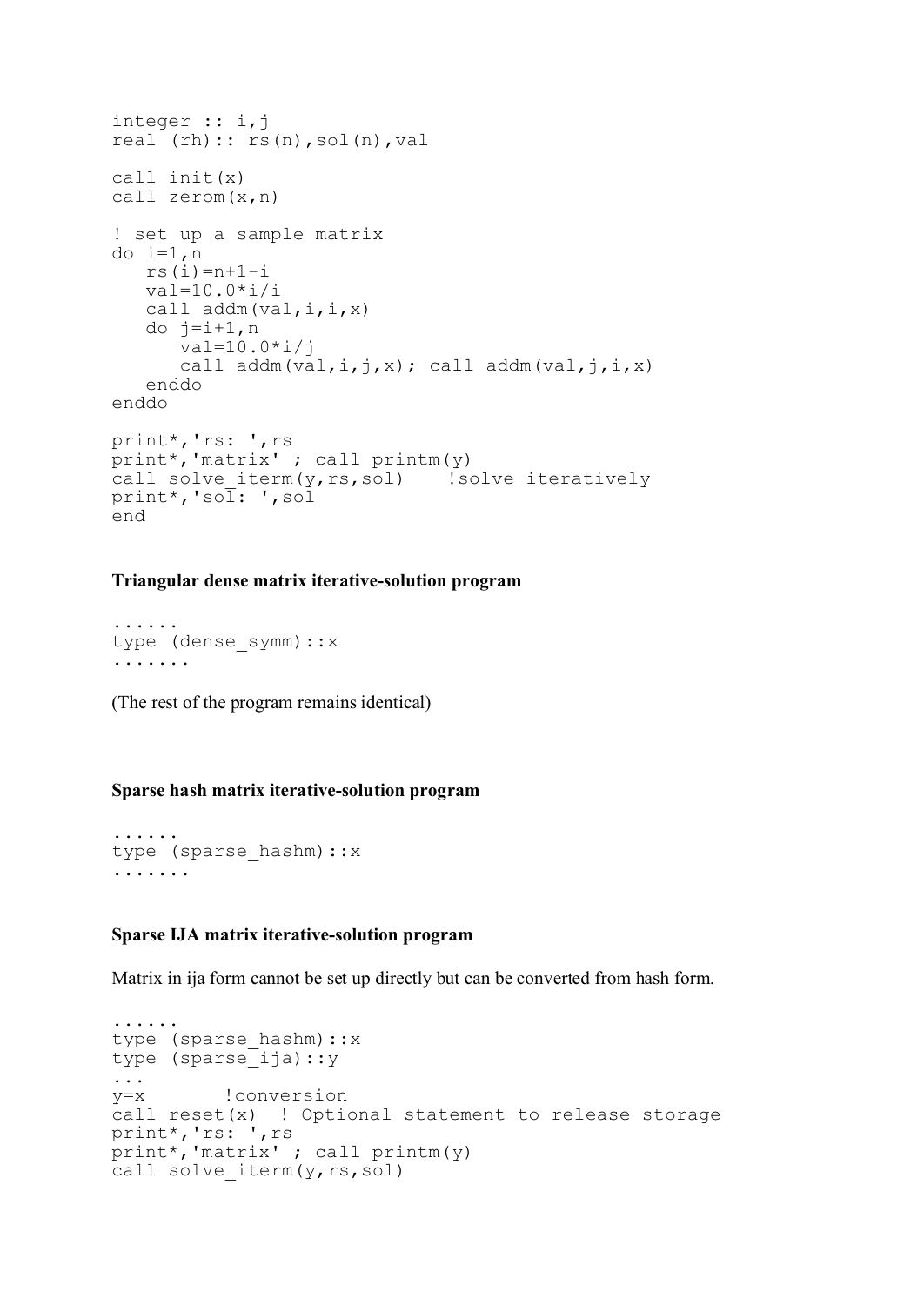print\*,'sol: ',sol end

#### **Sparse IJA matrix finite-solution and inversion program with FSPAK90**

```
...
use sparsem
use sparseop !fspak90 is in module sparseop
.....
call fspak90('solve', y, rs, sol)
....
!now invert
call fspak90('invert',y)
call printm(y)
end
```
#### **References**

George, A. and Liu, J.W.H. (1981) Computer solution of large sparse positive definite systems. Prentice-Hall, Englewood Cliffs, N.J.

#### **Appendix A**

#### **Definitions of structures (types)**

```
type densem !traditional dense square matrix
    integer :: n
    real(8) ,pointer::x(:,:)
end type densem
type dense symm ... !upper stored symmetric dense matrix
  integer::n
   real(8), pointer::x(:)
end type dense_symm
type sparse_hashm
    integer:: n, & : for compatibility mainly
             nel,& ! number of elements
            filled, & ! number of filled elements<br>status : 1 if ready to hash. 2 if
                       ! 1 if ready to hash, 2 if in sorted
                         ! order
     real (rh), pointer :: x(:,:)end type sparse_hashm
type sparse_ija
     integer :: n, &! number of equations
                nel ! number of nonzeroes
     integer, pointer::ia(:),ja(:) | !will be ia(n+1),
ja(m)
    real (8), pointer::a(:) ! !will be a(m)
end type
```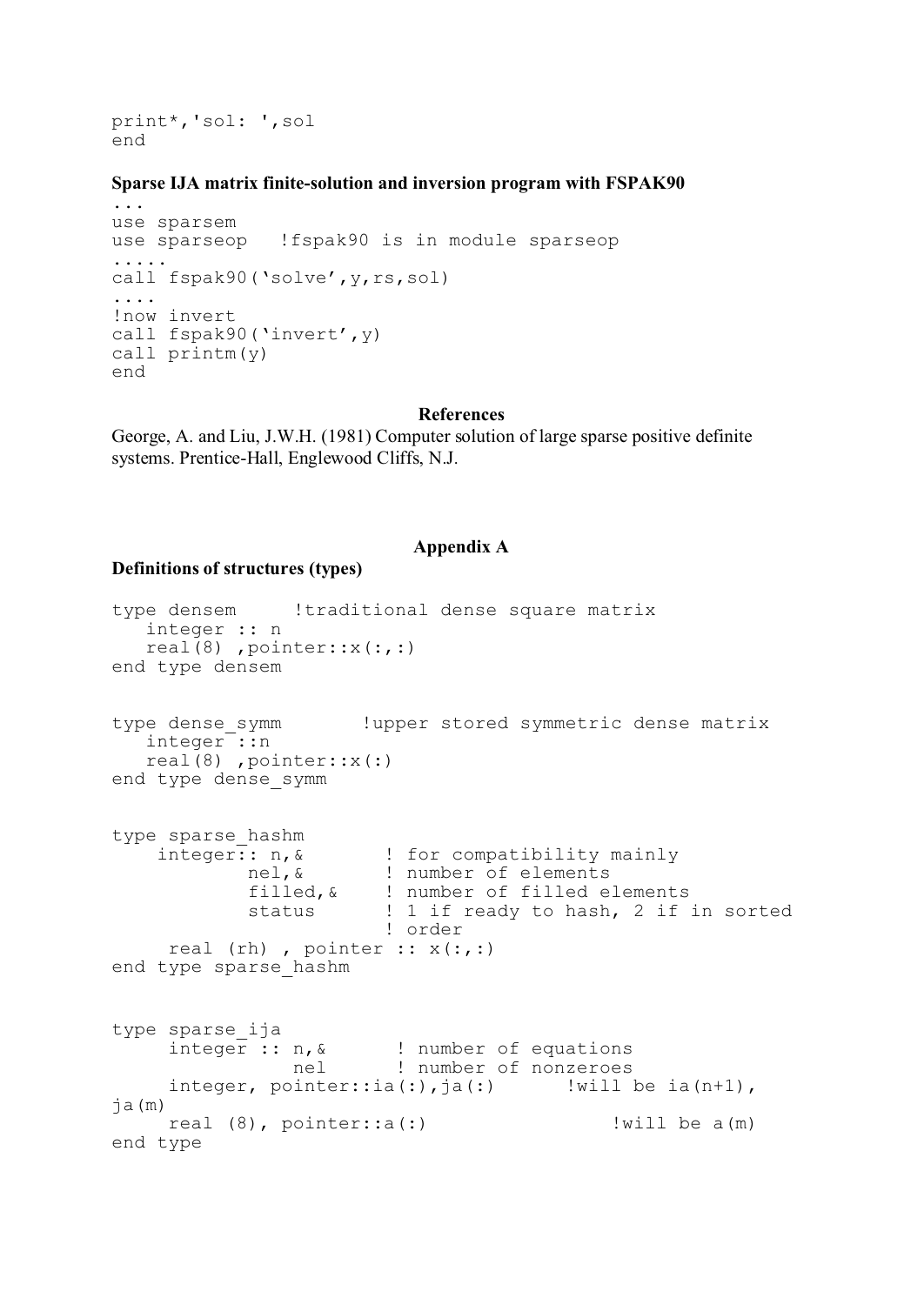## **Accessing structures**

Structures can be accessed within the application program using the "%" symbol. This is useful, e.g., when using Fortran 77 programs. The example below shows how to use a determinant program written in F77.

```
type (densem):: z
integer::i,j
real (rh)::value
call init(z)
call zerom(x,2)
! initialize z
do i=1, 2do j=1, 2value=i**j/10.
     call addm(value, i, j, z) enddo
enddo
print*, det(z%n,z%x)
end
function det(n,x)
!calculate determinant for a 2x2 matrix
integer n
real (r8):: x(n,n), det
!
det= x(1,1) * x(2,2) / x(1,2) / x(2,1)end
```
# **Library**

The following files are compiled into the library:

| kind.f90   | - definitions of precisions                                       |
|------------|-------------------------------------------------------------------|
| sparse.f90 | - type definitions $+$ main subroutines,                          |
| sparse2.f  | - supporting subroutines (in f77),                                |
| fspak.f90  | - f90 interface to fspak                                          |
| fspak.f    | - main fspak subroutine (in f77),                                 |
| fspaksub.f | - supporting fspak subroutines (in f77),                          |
| sparssub.f | - low-level subroutines from the book of George and Liu (in f77), |
| second.f   | - timing subroutine specific to each computer (in f77).           |

Subroutines second() specific to other computers can be found in the FSPAK manual.

# **Appendix B**